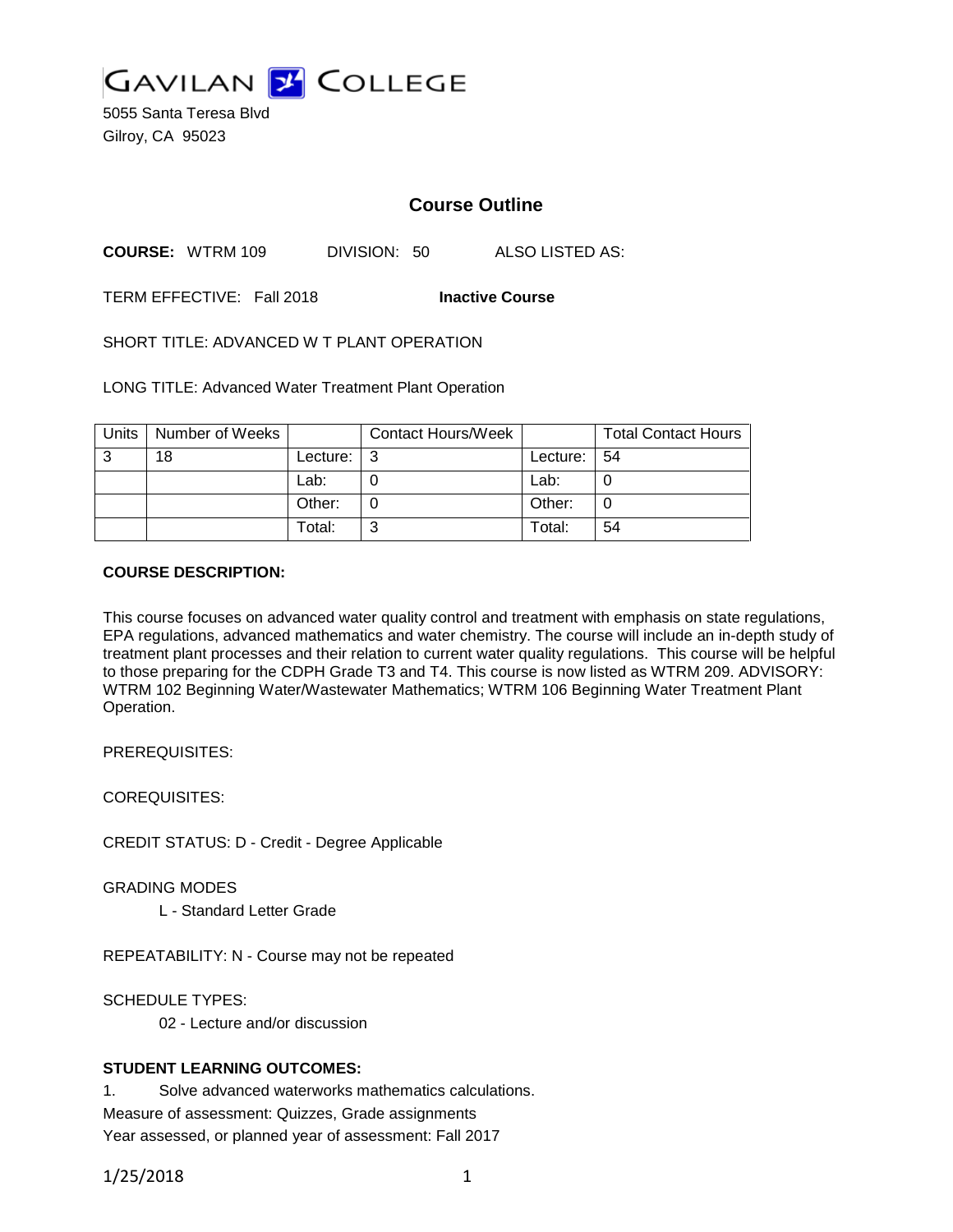2. Identify the various sources of water in California, comparing the benefits and drawbacks.

Measure of assessment: Quiz, Exam

Year assessed, or planned year of assessment: Fall 2017

3. Evaluate various methods of disinfection as they relate to specific applications.

Measure of assessment: Quiz, Exam

Year assessed, or planned year of assessment: Fall 2017

4. Describe laboratory procedures as they relate to advanced water treatment.

Measure of assessment: Quiz, Exam

Year assessed, or planned year of assessment: Fall 2017

5. Assess and compare regulations relating to water quality.

Measure of assessment: Quiz, Exam

Year assessed, or planned year of assessment: Fall 2017

6. Define the procedures and components used in advanced water treatment.

Measure of assessment: Quiz, Exam

Year assessed, or planned year of assessment: Fall 2017

7. Analyze the hazards and safety procedures related to water treatment.

Measure of assessment: Quiz, Exam

Year assessed, or planned year of assessment: Fall 2017

8. Analyze and explain advanced water testing procedures.

Measure of assessment: Quiz, Exam

Year assessed, or planned year of assessment: Fall 2017

## CONTENT, STUDENT PERFORMANCE OBJECTIVES, OUT-OF-CLASS ASSIGNMENTS

Inactive Course: 11/13/2017

6 Hours

Content: Water Works Math Review

Student Performance Objectives (SPO): Calculate dosage rates, area and volume, static head pressure, and unit and conversion factors.

Out-of-Class Assignments: Graded Take Home Math assignments

6 Hours

Content: Advance Water Treatment Math

Student Performance Objectives (SPO): Calculate energy usage, filtration efficiencies, blending rates and advanced dosages with different specific gravities.

Out-of-Class Assignments: Graded Take Home Math assignments

3 Hours

Content: Iron and Manganese Control

Student Performance Objectives (SPO): Discuss different techniques to treat iron and manganese, including phosphate treatment, oxidizing filter treatment , and eliminating plumbing corrosion. Out-of-Class Assignments: Read Kerri Chapter 12 (in Vol 2 manual)

3 Hours

Content: Fluoridation

Student Performance Objectives (SPO): Explain the fluoridation process, including the issues surrounding fluoride in the water supply, as well as how fluoride is introduced and dosed using positive displacement pumps and a saturator.

Out-of-Class Assignments: Read Kerri Chapter 13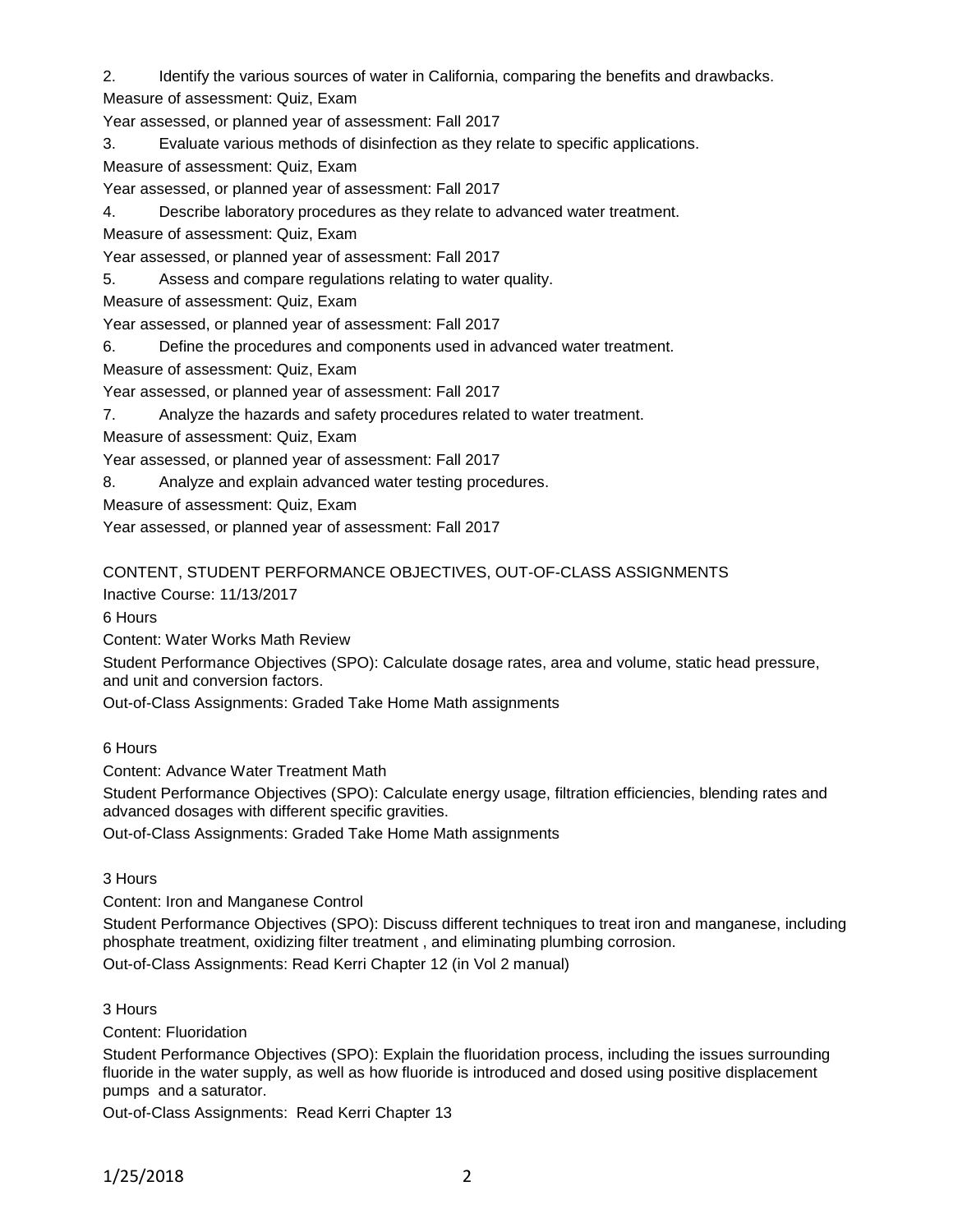## 3 Hours

Content: Softening

Student Performance Objectives (SPO): Discuss the causes water hardening, the characteristics of calcium, manganese, and other ions in hard water, as well as techniques for removing these chemicals. Out-of-Class Assignments: Read Kerri Chapter 14

3 Hours

Content: Specialized Treatment Processes

Student Performance Objectives (SPO): Explain the associated chemistry and treatment process impact on scaling and corrosion, as well as other specialized processes to handle unique situations. Out-of-Class Assignments: Read Kerri Chapter 15

5 Hours

Content: Membrane Treatment Processes (Membrane Filtration and Demineralization)

Student Performance Objectives (SPO): Explain the nanofiltration, microfiltration and desalination processes used to treat water, including any post treatment process needed with this type of filtration. Out-of-Class Assignments: Read Kerri Chapter 16 , Mid - Term Exam

3 Hours

Content: Handling and Disposal of Process Wastes

Student Performance Objectives (SPO): Outline the different waste categories and the proper disposal of wastes constantly dealt with in a water treatment environment , including mercury, arsenic, nitrates, manganese, iron and other waste by-products in the treatment process.

Out-of-Class Assignments: Read Kerri Chapter 17

3 Hours

Content: Maintenance

Student Performance Objectives (SPO): Identify common maintenance activities that need to be completed in the water treatment plant, and ways to track that maintenance.

Out-of-Class Assignments: Read Kerri Chapter 18

3 Hours

Content: Instrumentation and Control Systems

Student Performance Objectives (SPO): Explain how SCADA controls are read and how they work.

Out-of-Class Assignments: Read Kerri Chapter 19

3 Hours

Content: Advanced Laboratory Procedures

Student Performance Objectives (SPO): Discuss different specific laboratory procedures used to address water quality issues for different types of treatment environments. Out-of-Class Assignments: Read Kerri Chapter 21

6 Hours

Content: Drinking Water Regulations

Student Performance Objectives (SPO): Outline specific EPA and California regulations addressing both the primary and secondary standards of treatment.

Out-of-Class Assignments: Read Kerri Chapter 22

5 Hours Content: Administration

1/25/2018 3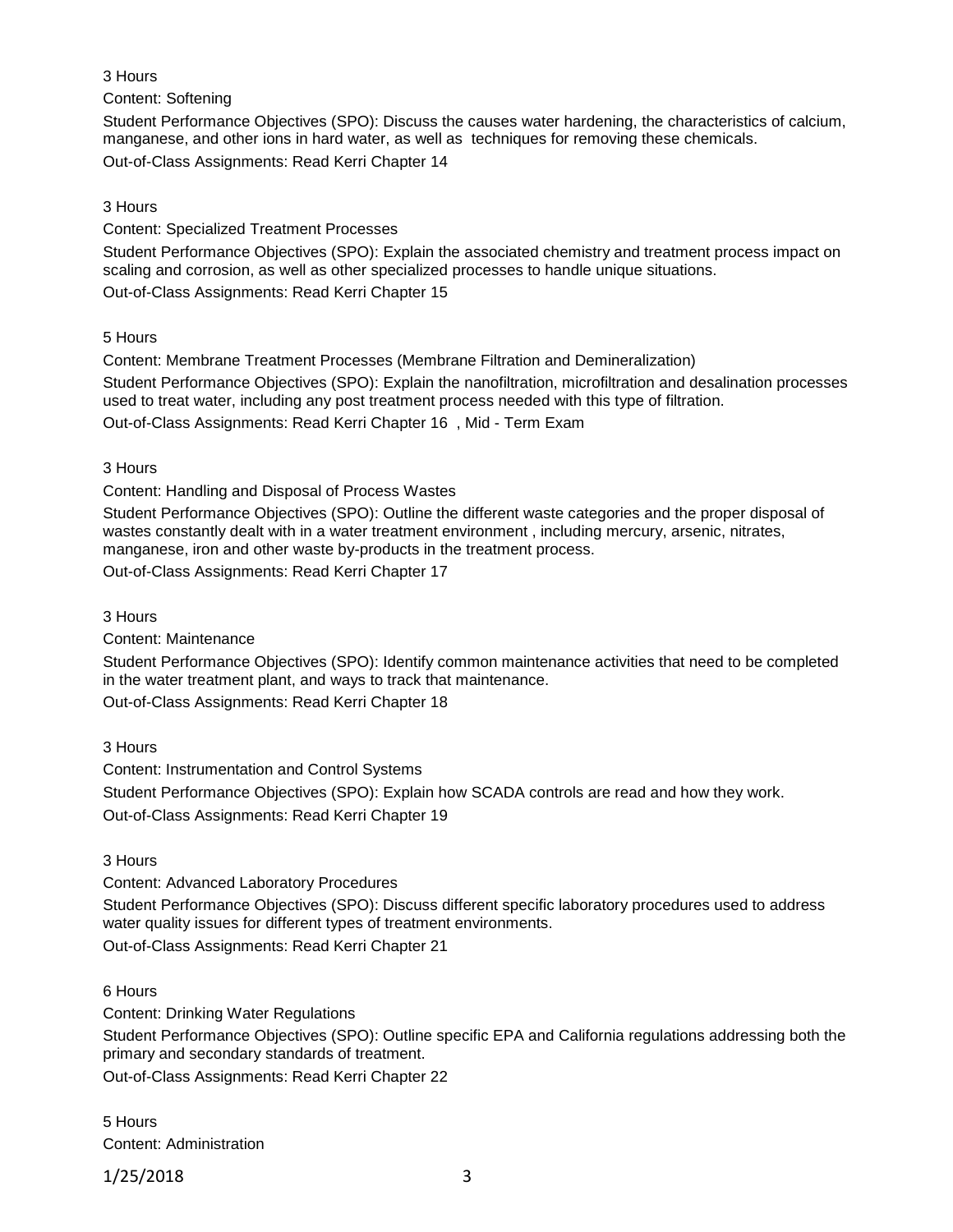Student Performance Objectives (SPO): Describe how to effectively manage a water treatment plant from a business, political, strategic, and quality control perspective.

Out-of-Class Assignments: Read Kerri Chapter 23

2 Hours

### **METHODS OF INSTRUCTION:**

Lecture presentation and instruction Video presentations Guest lecturer Review of current news articles Field trip to a water treatment facility Take-home word problem worksheets with sample problems to be graded and discussed in class.

### **METHODS OF EVALUATION:**

Writing assignments Percent of total grade: 0.00 % Course primarily involves skill demonstration or problem solving Problem-solving assignments Percent of total grade: 40.00 % Percent range of total grade: 40 % to 60 % Homework Problems Exams Skill demonstrations Percent of total grade: 0.00 % Objective examinations Percent of total grade: 40.00 % Percent range of total grade: 40 % to 60 % Multiple Choice Other: Math - show work Other methods of evaluation Percent of total grade: 0.00 %

### **REPRESENTATIVE TEXTBOOKS:**

Required Representative Textbooks

Kenneth D. Kerri. Water Treatment Plant Operation, Volume II, 6th Edition, or other appropriate college level text.. California State University, Sacramento: University Enterprises, Inc.,2015. Reading Level of Text, Grade: 11th Verified by: Dana Young

### **ARTICULATION and CERTIFICATE INFORMATION**

Associate Degree: CSU GE: IGETC: CSU TRANSFER: Transferable CSU, effective 201230 UC TRANSFER: Not Transferable

SUPPLEMENTAL DATA: Basic Skills: N Classification: Y Noncredit Category: Y Cooperative Education: Program Status: 1 Program Applicable Special Class Status: N

1/25/2018 4